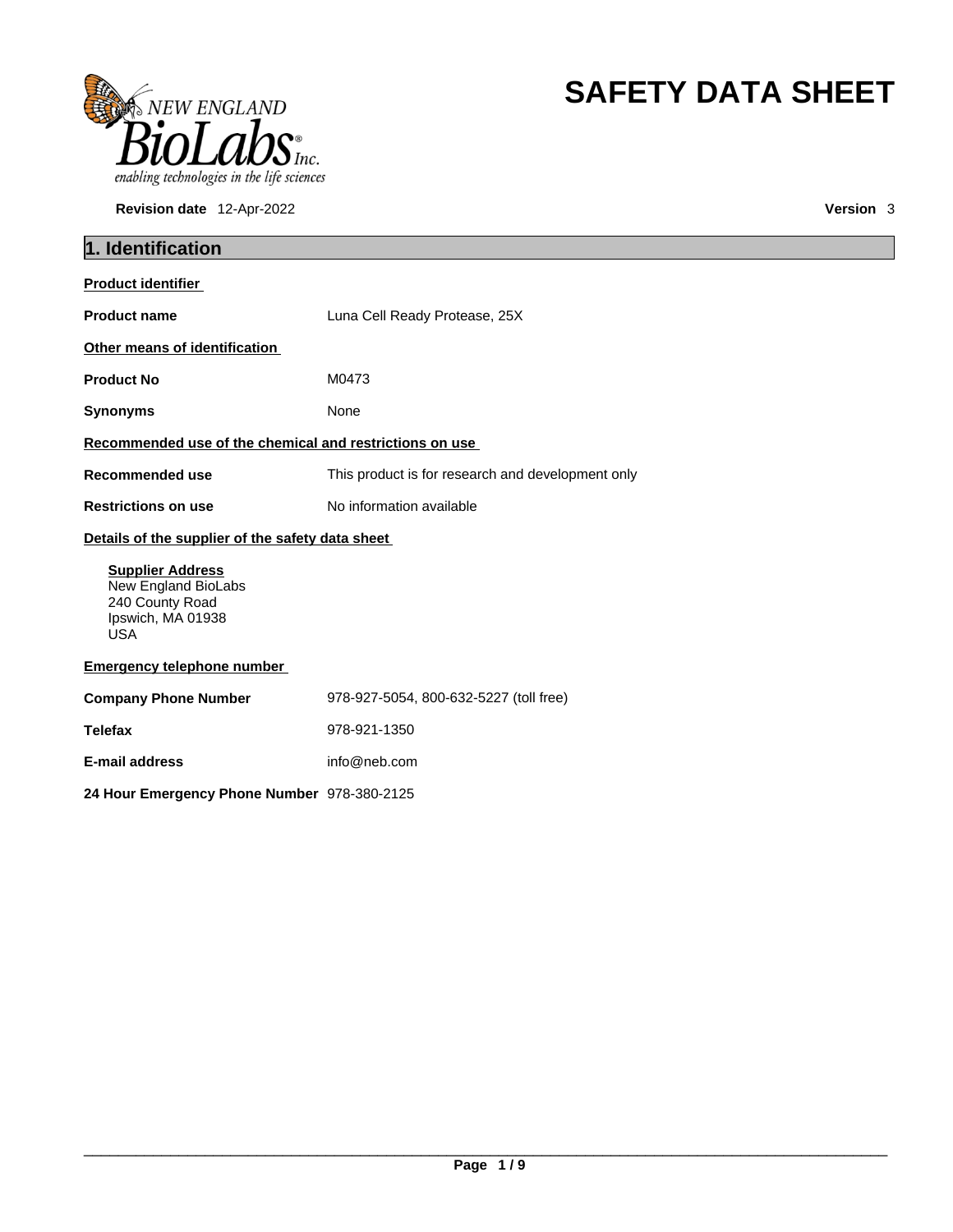# **2. Hazard(s) identification**

#### **Classification**

This product is not considered hazardous by either the US 2012 OSHA Hazard Communication Standard (29 CFR 1910.1200) or the Canadian Workplace Hazardous Material Information System (WHMIS 2015)

# **Emergency Overview**

The product contains no substances which at their given concentration, are considered to be hazardous to health.

**Appearance Clear <b>Physical state** Liquid

**Odor** None

# **Label elements**

### **Hazard statements**

This product is not considered hazardous by either the US 2012 OSHA Hazard Communication Standard (29 CFR 1910.1200) or the Canadian Workplace Hazardous Material Information System (WHMIS 2015)

**Other information** 

No information available.

# **3. Composition/information on ingredients**

### **Substance**

Not applicable.

### **Mixture**

| Chemical name | CAS No        | Weight-%  | <b>Hazardous Material</b><br><b>Information Review</b><br>(HMIRA registry #) | Date HMIRA filed and<br>date exemption<br>Act registry number   granted (if applicable) |  |
|---------------|---------------|-----------|------------------------------------------------------------------------------|-----------------------------------------------------------------------------------------|--|
| Glvcerol      | $56 - 81 - 5$ | $30 - 60$ |                                                                              |                                                                                         |  |

# **4. First-aid measures**

### **Description of first aid measures**

| <b>Inhalation</b>                                                                        | Remove to fresh air.                                                                                                    |  |
|------------------------------------------------------------------------------------------|-------------------------------------------------------------------------------------------------------------------------|--|
| Eye contact                                                                              | Rinse thoroughly with plenty of water for at least 15 minutes, lifting lower and upper eyelids.<br>Consult a physician. |  |
| <b>Skin contact</b>                                                                      | Wash skin with soap and water.                                                                                          |  |
| <b>Ingestion</b>                                                                         | Rinse mouth.                                                                                                            |  |
| Most important symptoms and effects, both acute and delayed<br>No information available. |                                                                                                                         |  |
| <b>Symptoms</b>                                                                          |                                                                                                                         |  |

### **Indication of any immediate medical attention and special treatment needed**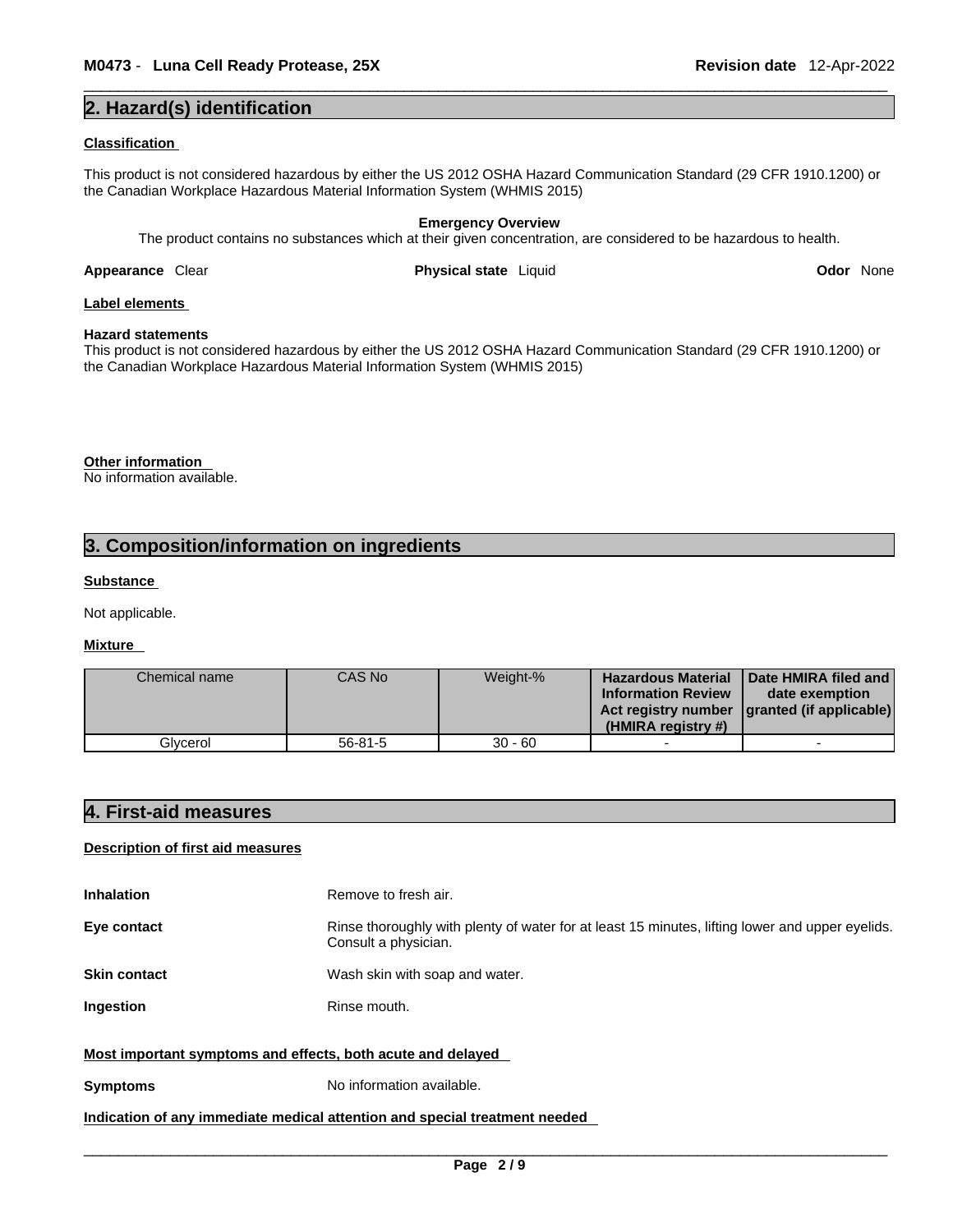**Note to physicians** Treat symptomatically.

### **5. Fire-fighting measures**

| <b>Suitable Extinguishing Media</b>                                                                       | Use extinguishing measures that are appropriate to local circumstances and the<br>surrounding environment.                            |
|-----------------------------------------------------------------------------------------------------------|---------------------------------------------------------------------------------------------------------------------------------------|
| <b>Large Fire</b>                                                                                         | CAUTION: Use of water spray when fighting fire may be inefficient.                                                                    |
| Unsuitable extinguishing media                                                                            | Do not scatter spilled material with high pressure water streams.                                                                     |
| Specific hazards arising from the<br>chemical                                                             | No information available.                                                                                                             |
| <b>Explosion data</b><br><b>Sensitivity to mechanical impact None.</b><br>Sensitivity to static discharge | None.                                                                                                                                 |
| Special protective equipment and<br>precautions for fire-fighters                                         | Firefighters should wear self-contained breathing apparatus and full firefighting turnout<br>gear. Use personal protection equipment. |

# **6. Accidental release measures**

#### **Personal precautions, protective equipment and emergency procedures**

**Personal precautions** Ensure adequate ventilation.

### **Methods and material for containment and cleaning up**

| <b>Methods for containment</b> | Prevent further leakage or spillage if safe to do so. |
|--------------------------------|-------------------------------------------------------|
| Methods for cleaning up        | Pick up and transfer to properly labeled containers.  |

# **7. Handling and storage**

### **Precautions for safe handling**

**Advice on safe handling** Handle in accordance with good industrial hygiene and safety practice.

### **Conditions for safe storage, including any incompatibilities**

**Storage Conditions** Keep containers tightly closed in a dry, cool and well-ventilated place.

# **8. Exposure controls/personal protection**

### **Control parameters Exposure Limits**

| Chemical name | <b>ACGIH TLV</b> | <b>OSHA PEL</b>                           | <b>NIOSH</b> |
|---------------|------------------|-------------------------------------------|--------------|
| Glycerol      |                  | TWA: $15 \text{ mg/m}^3$ mist, total      | -            |
| $56 - 81 - 5$ |                  | particulate                               |              |
|               |                  | TWA: 5 mg/m <sup>3</sup> mist, respirable |              |
|               |                  | fraction                                  |              |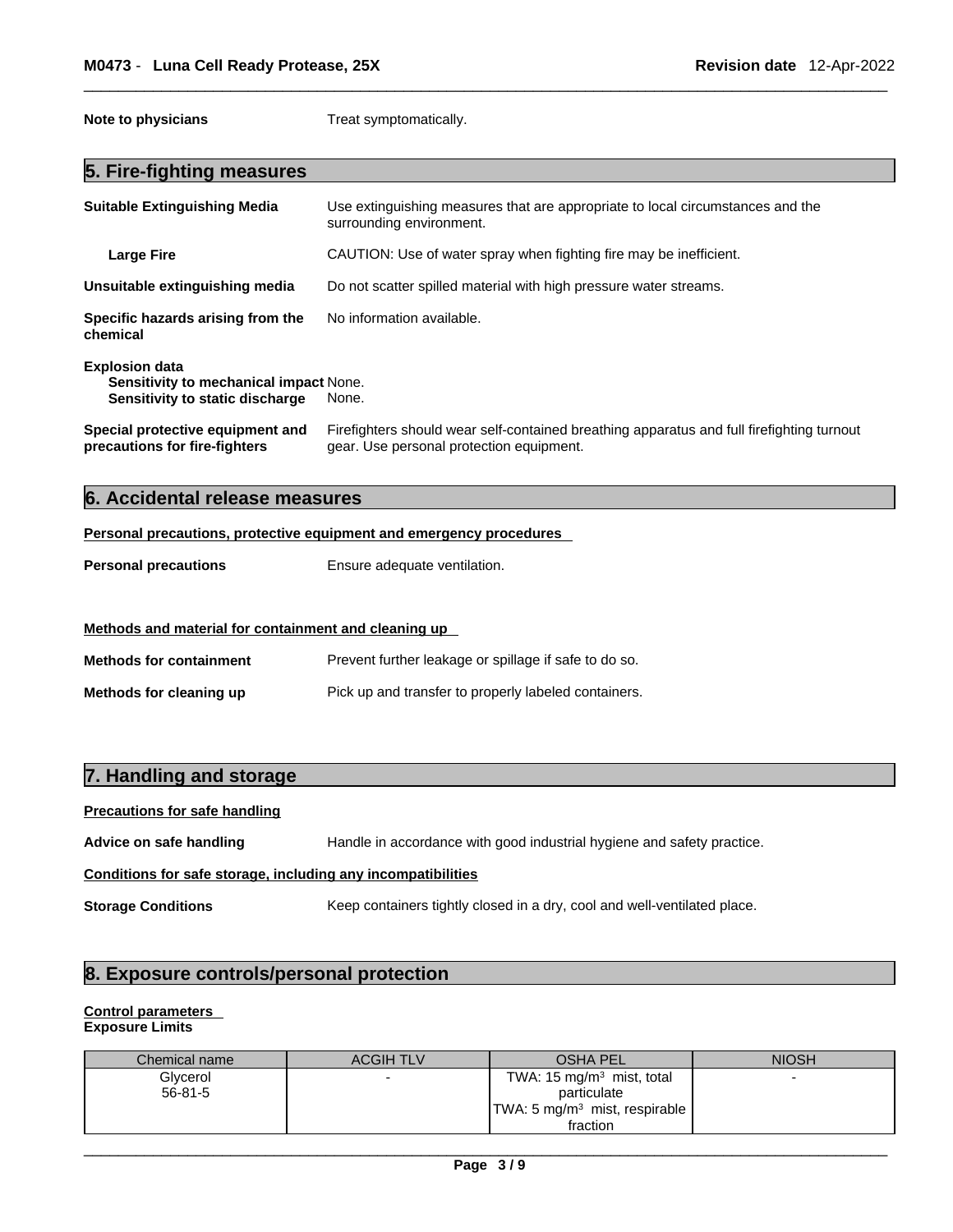|               |                          |                          | (vacated) TWA: $10 \text{ mg/m}^3$<br>mist, total particulate<br>(vacated) TWA: 5 mg/m <sup>3</sup> mist,<br>respirable fraction |                          |
|---------------|--------------------------|--------------------------|----------------------------------------------------------------------------------------------------------------------------------|--------------------------|
| Chemical name | Alberta                  | <b>British Columbia</b>  | Ontario                                                                                                                          | Quebec                   |
| Glycerol      | TWA: $10 \text{ mg/m}^3$ | TWA: $10 \text{ mg/m}^3$ |                                                                                                                                  | TWA: $10 \text{ mg/m}^3$ |
| $56 - 81 - 5$ |                          | TWA: $3 \text{ mg/m}^3$  |                                                                                                                                  |                          |

# **Appropriate engineering controls**

| <b>Engineering controls</b>           | <b>Showers</b><br>Eyewash stations<br>Ventilation systems.                                                                                                                  |
|---------------------------------------|-----------------------------------------------------------------------------------------------------------------------------------------------------------------------------|
|                                       | Individual protection measures, such as personal protective equipment                                                                                                       |
| <b>Eye/face protection</b>            | No special protective equipment required.                                                                                                                                   |
| <b>Hand protection</b>                | No special protective equipment required.                                                                                                                                   |
| Skin and body protection              | No special protective equipment required.                                                                                                                                   |
| <b>Respiratory protection</b>         | No protective equipment is needed under normal use conditions. If exposure limits are<br>exceeded or irritation is experienced, ventilation and evacuation may be required. |
| <b>General hygiene considerations</b> | Handle in accordance with good industrial hygiene and safety practice.                                                                                                      |

# **9. Physical and chemical properties**

| Information on basic physical and chemical properties |                          |                  |  |
|-------------------------------------------------------|--------------------------|------------------|--|
| <b>Physical state</b>                                 | Liquid                   |                  |  |
| Appearance                                            | Clear                    |                  |  |
| Color                                                 | No information available |                  |  |
| Odor                                                  | None                     |                  |  |
| <b>Odor threshold</b>                                 | No information available |                  |  |
| <b>Property</b>                                       | <b>Values</b>            | Remarks • Method |  |
| рH                                                    | 7.4                      |                  |  |
| Melting point / freezing point                        | No data available        | None known       |  |
| Initial boiling point and boiling                     | No data available        | None known       |  |
| range                                                 |                          |                  |  |
| <b>Flash point</b>                                    | No data available        | None known       |  |
| <b>Evaporation rate</b>                               | No data available        | None known       |  |
| <b>Flammability (solid, gas)</b>                      | No data available        | None known       |  |
| <b>Flammability Limit in Air</b>                      |                          | None known       |  |
| Upper flammability or explosive                       | No data available        |                  |  |
| limits                                                |                          |                  |  |
| Lower flammability or explosive<br>limits             | No data available        |                  |  |
| Vapor pressure                                        | No data available        | None known       |  |
| <b>Vapor density</b>                                  | No data available        | None known       |  |
| <b>Relative density</b>                               | No data available        | None known       |  |
| <b>Water solubility</b>                               | No data available        | None known       |  |
| Solubility(ies)                                       | No data available        | None known       |  |
| <b>Partition coefficient</b>                          | No data available        | None known       |  |
| <b>Autoignition temperature</b>                       | 392.8 °C / 739<br>°F     |                  |  |
| <b>Decomposition temperature</b>                      | No data available        | None known       |  |
| <b>Kinematic viscosity</b>                            | No data available        | None known       |  |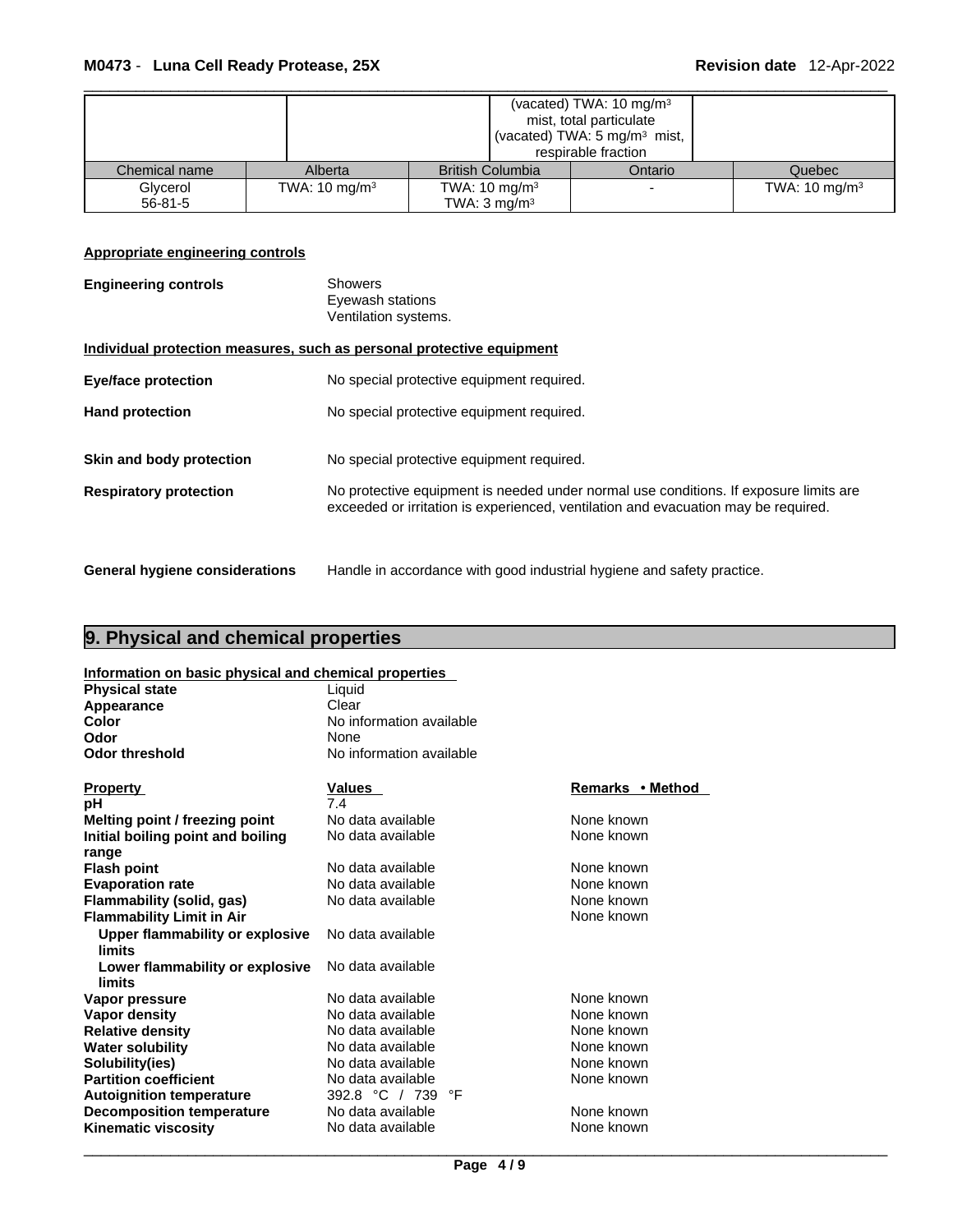| <b>Dynamic viscosity</b>                                                                                                                                                                                              | No data available                                                                                                                                                                                | None known |
|-----------------------------------------------------------------------------------------------------------------------------------------------------------------------------------------------------------------------|--------------------------------------------------------------------------------------------------------------------------------------------------------------------------------------------------|------------|
| <b>Other information</b><br><b>Explosive properties</b><br><b>Oxidizing properties</b><br><b>Softening point</b><br><b>Molecular weight</b><br><b>VOC Content (%)</b><br><b>Liquid Density</b><br><b>Bulk density</b> | No information available<br>No information available<br>No information available<br>No information available<br>No information available<br>No information available<br>No information available |            |
| 10. Stability and reactivity                                                                                                                                                                                          |                                                                                                                                                                                                  |            |
| <b>Reactivity</b>                                                                                                                                                                                                     | No information available.                                                                                                                                                                        |            |
| <b>Chemical stability</b>                                                                                                                                                                                             | Stable under normal conditions.                                                                                                                                                                  |            |
| Possibility of hazardous reactions                                                                                                                                                                                    | None under normal processing.                                                                                                                                                                    |            |
| <b>Conditions to avoid</b>                                                                                                                                                                                            | None known based on information supplied.                                                                                                                                                        |            |
| Incompatible materials                                                                                                                                                                                                | None known based on information supplied.                                                                                                                                                        |            |
|                                                                                                                                                                                                                       | <b>Hazardous decomposition products</b> None known based on information supplied.                                                                                                                |            |

# **11. Toxicological information**

### **Information on likely routes of exposure**

| <b>Inhalation</b>                                                                                                       |                                    | Specific test data for the substance or mixture is not available. |                         |  |
|-------------------------------------------------------------------------------------------------------------------------|------------------------------------|-------------------------------------------------------------------|-------------------------|--|
| Eye contact                                                                                                             |                                    | Specific test data for the substance or mixture is not available. |                         |  |
| <b>Skin contact</b>                                                                                                     |                                    | Specific test data for the substance or mixture is not available. |                         |  |
| Ingestion                                                                                                               |                                    | Specific test data for the substance or mixture is not available. |                         |  |
| Symptoms related to the physical, chemical and toxicological characteristics                                            |                                    |                                                                   |                         |  |
| <b>Symptoms</b>                                                                                                         | No information available.          |                                                                   |                         |  |
| <b>Acute toxicity</b>                                                                                                   |                                    |                                                                   |                         |  |
| <b>Numerical measures of toxicity</b><br>No information available                                                       |                                    |                                                                   |                         |  |
| The following values are calculated based on chapter 3.1 of the GHS document<br>ATEmix (oral)<br><b>ATEmix (dermal)</b> | 25,200.00 mg/kg<br>20,000.00 mg/kg |                                                                   |                         |  |
| <b>Component Information</b>                                                                                            |                                    |                                                                   |                         |  |
| Chemical name                                                                                                           | Oral LD50                          | Dermal LD50                                                       | Inhalation LC50         |  |
| Glycerol                                                                                                                | $= 12600$ mg/kg (Rat)              | $> 10$ g/kg (Rabbit)                                              | $> 2.75$ mg/L (Rat) 4 h |  |

**Skin corrosion/irritation** No information available.

**Serious eye damage/eye irritation** No information available.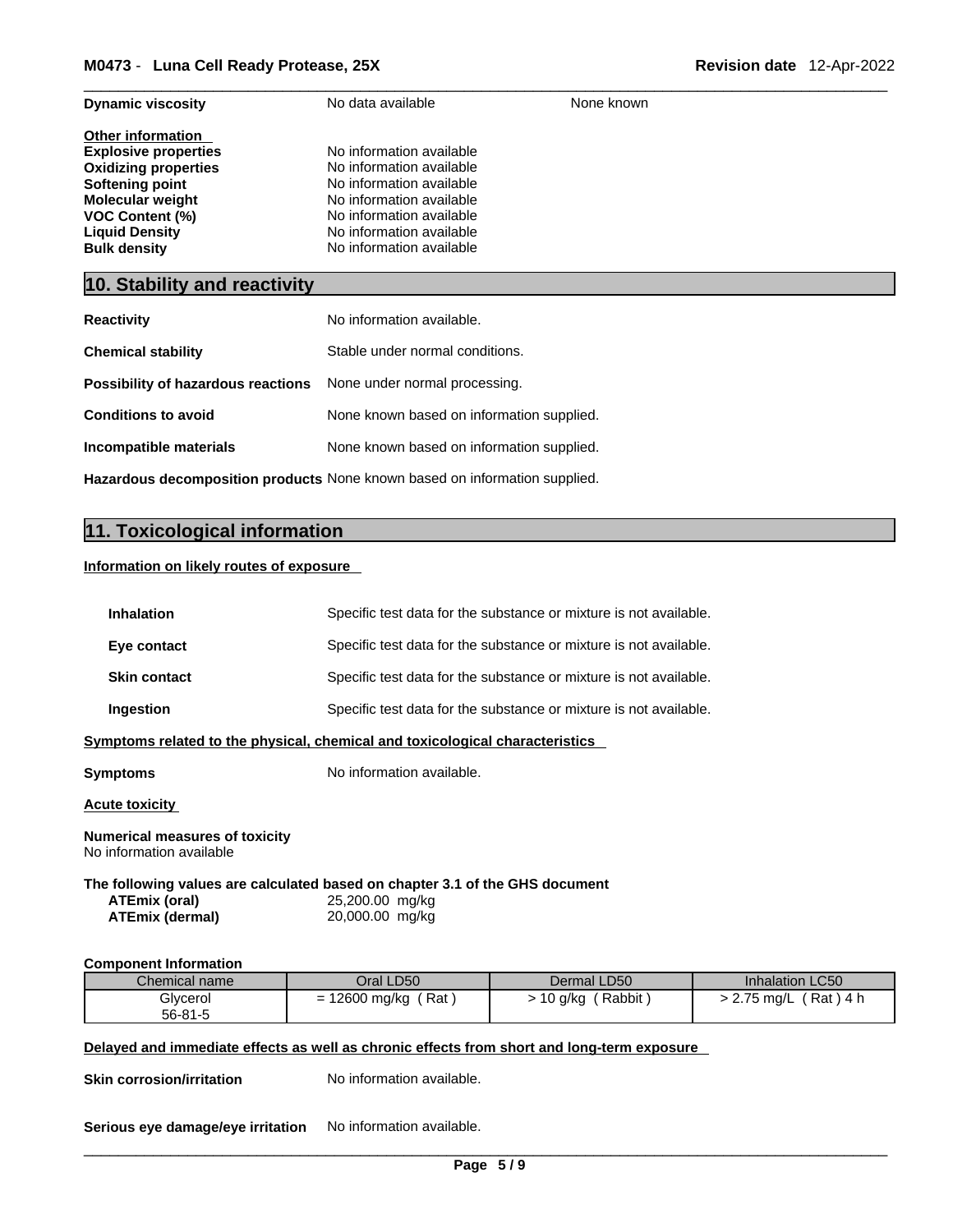| <b>Respiratory or skin sensitization</b> | No information available. |
|------------------------------------------|---------------------------|
| Germ cell mutagenicity                   | No information available. |
| Carcinogenicity                          | No information available. |
| <b>Reproductive toxicity</b>             | No information available. |
| <b>STOT - single exposure</b>            | No information available. |
| <b>STOT - repeated exposure</b>          | No information available. |
| <b>Aspiration hazard</b>                 | No information available. |

# **12. Ecological information**

### **Ecotoxicity**

| Chemical name | Algae/aguatic plants | Fish                                   | Toxicitv to<br>microorganisms | Crustacea |
|---------------|----------------------|----------------------------------------|-------------------------------|-----------|
|               |                      |                                        |                               |           |
| Glycerol      |                      | ! LC50: 51 - 57mL/L (96h, <sub>i</sub> |                               |           |
| $56 - 81 - 5$ |                      | Oncorhynchus mykiss)                   |                               |           |

**Persistence and degradability** No information available.

### **Bioaccumulation**

# **Component Information**

|                         | Chemical name             | <b>Partition coefficient</b> |
|-------------------------|---------------------------|------------------------------|
|                         | Glycerol<br>$56 - 81 - 5$ | $-1.75$                      |
| <b>Mobility in soil</b> | No information available. |                              |
| Other adverse effects   | No information available. |                              |

|  |  | <b>13. Disposal considerations</b> |
|--|--|------------------------------------|
|--|--|------------------------------------|

| Waste treatment methods                |                                                                                                                    |  |  |  |
|----------------------------------------|--------------------------------------------------------------------------------------------------------------------|--|--|--|
| Waste from residues/unused<br>products | Dispose of in accordance with local regulations. Dispose of waste in accordance with<br>environmental legislation. |  |  |  |
| <b>Contaminated packaging</b>          | Do not reuse empty containers.                                                                                     |  |  |  |

# **14. Transport information**

DOT Not regulated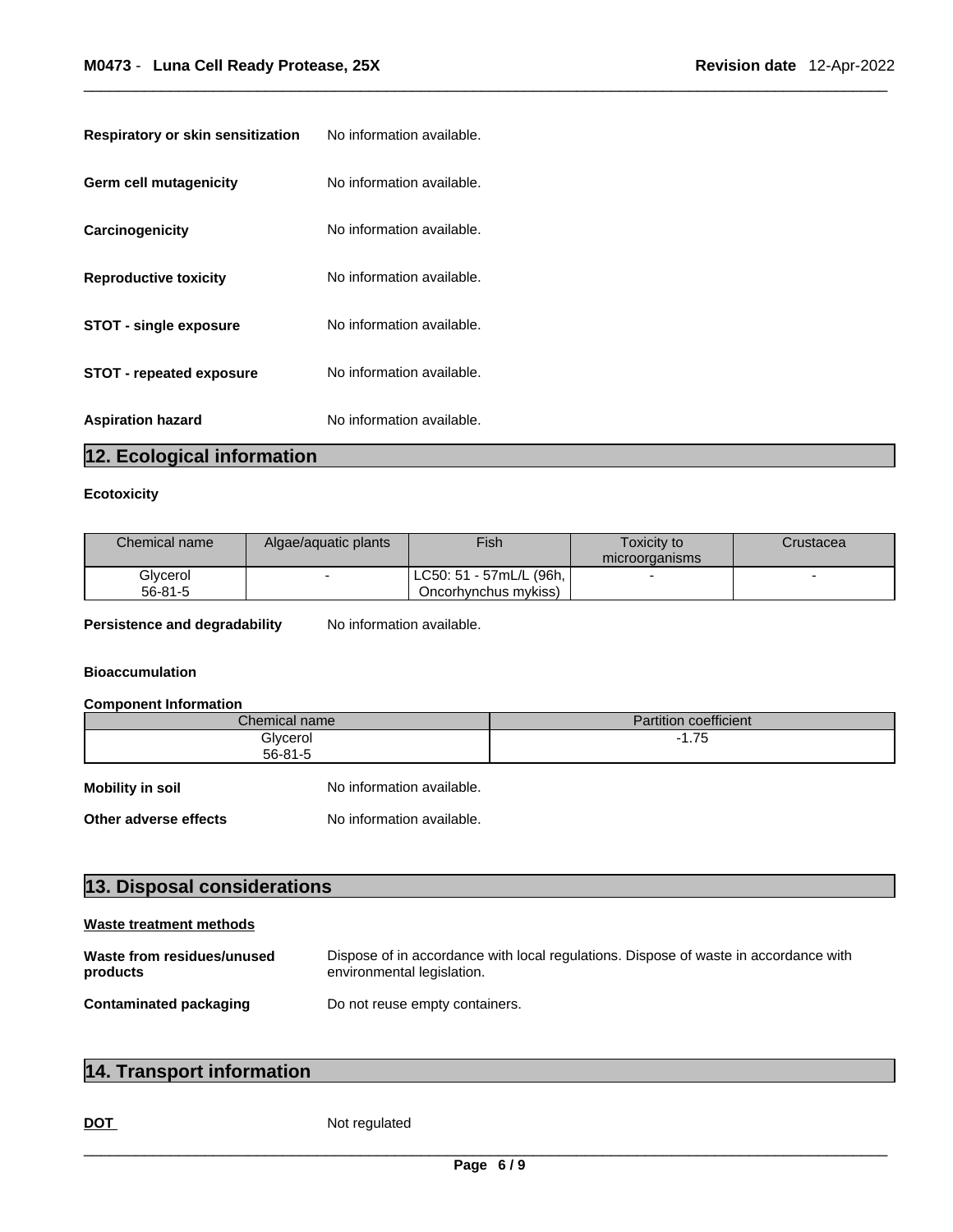| <b>TDG</b>  | Not regulated |
|-------------|---------------|
| <b>MEX</b>  | Not regulated |
| ICAO (air)  | Not regulated |
| <b>IATA</b> | Not regulated |
| <b>IMDG</b> | Not regulated |
| <b>RID</b>  | Not regulated |
| <b>ADR</b>  | Not regulated |
| ADN         | Not regulated |

# **15. Regulatory information**

**Regulatory information**

**International Regulations**

**The Montreal Protocol on Substances that Deplete the Ozone Layer** Not applicable

**The Stockholm Convention on Persistent Organic Pollutants** Not applicable

**The Rotterdam Convention** Not applicable

**International Inventories**

**TSCA Contact supplier for inventory compliance status.** 

| <b>DSL/NDSL</b>      | Contact supplier for inventory compliance status. |
|----------------------|---------------------------------------------------|
| <b>EINECS/ELINCS</b> | Contact supplier for inventory compliance status. |
| <b>ENCS</b>          | Contact supplier for inventory compliance status. |
| <b>IECSC</b>         | Contact supplier for inventory compliance status. |
| KECL                 | Contact supplier for inventory compliance status. |
| <b>PICCS</b>         | Contact supplier for inventory compliance status. |
| AIIC-                | Contact supplier for inventory compliance status. |
| <b>NZIoC</b>         | Contact supplier for inventory compliance status. |

 **Legend:** 

 **TSCA** - United States Toxic Substances Control Act Section 8(b) Inventory

 **DSL/NDSL** - Canadian Domestic Substances List/Non-Domestic Substances List

 **EINECS/ELINCS** - European Inventory of Existing Chemical Substances/European List of Notified Chemical Substances

 **ENCS** - Japan Existing and New Chemical Substances

 **IECSC** - China Inventory of Existing Chemical Substances

 **KECL** - Korean Existing and Evaluated Chemical Substances

 **PICCS** - Philippines Inventory of Chemicals and Chemical Substances

 **AICS** - Australian Inventory of Chemical Substances

 **NZIoC** - New Zealand Inventory of Chemicals

### **US Federal Regulations**

### **SARA 313**

Section 313 of Title III of the Superfund Amendments and Reauthorization Act of 1986 (SARA). This product does not contain any chemicals which are subject to the reporting requirements of the Act and Title 40 of the Code of Federal Regulations, Part 372.

### **SARA 311/312 Hazard Categories**

Should this product meet EPCRA 311/312 Tier reporting criteria at 40 CFR 370, refer to Section 2 of this SDS for appropriate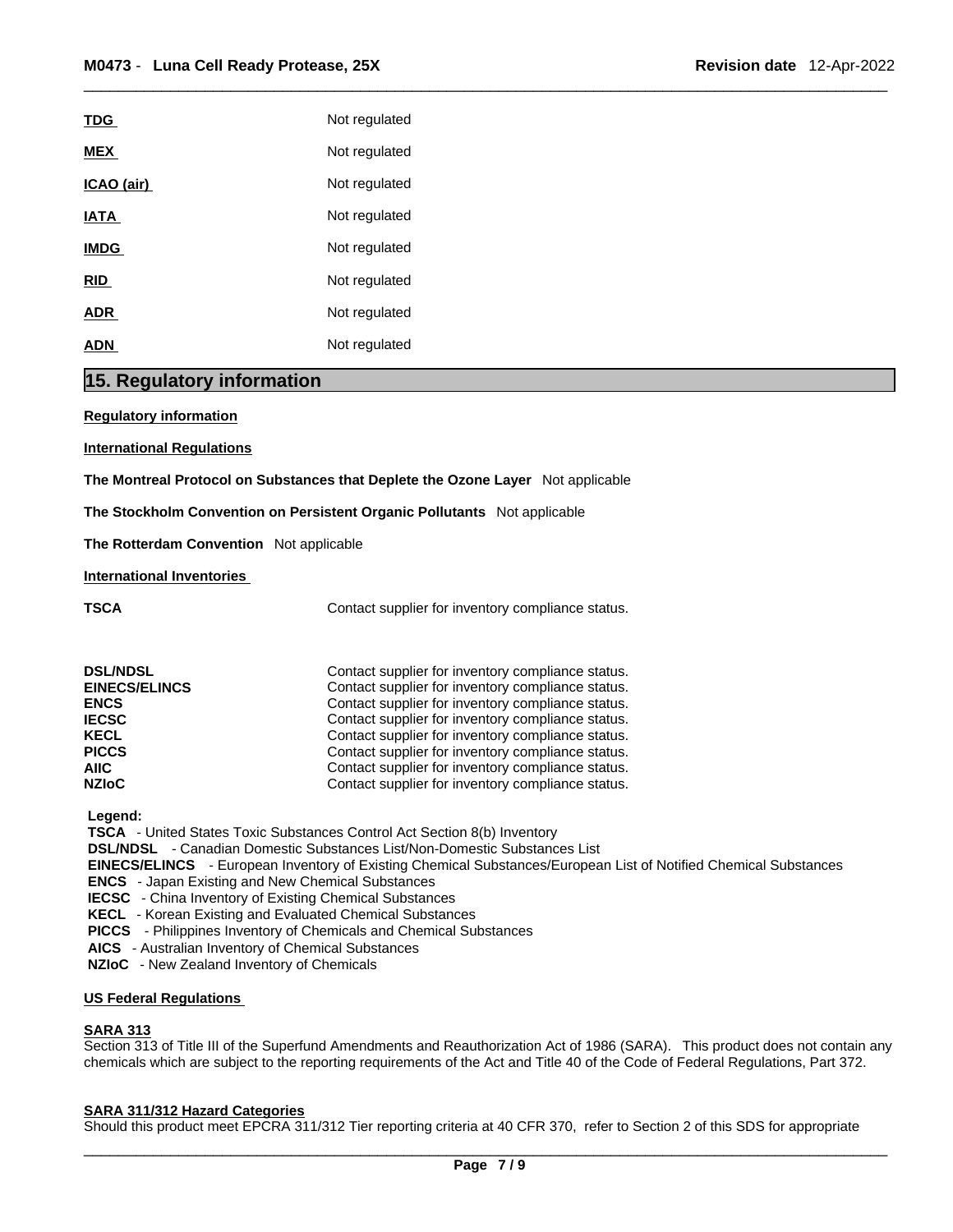### classifications.

### **CWA (Clean WaterAct)**

This product does not contain any substances regulated as pollutants pursuant to the Clean Water Act (40 CFR 122.21 and 40 CFR 122.42).

### **CERCLA**

This material, as supplied, does not contain any substances regulated as hazardous substances under the Comprehensive Environmental Response Compensation and Liability Act (CERCLA) (40 CFR 302) or the Superfund Amendments and Reauthorization Act (SARA) (40 CFR 355). There may be specific reporting requirements at the local, regional, or state level pertaining to releases of this material.

#### **US State Regulations**

### **California Proposition 65**

This product does not contain any Proposition 65 chemicals.

### **U.S. State Right-to-Know Regulations**

| Chemical name | New Jersey | <b>Massachusetts</b> | Pennsylvania |
|---------------|------------|----------------------|--------------|
| Glycerol      |            |                      |              |
| $56 - 81 - 5$ |            |                      |              |
| Water         |            |                      |              |
| 7732-18-5     |            |                      |              |

### **U.S. EPA Label Information**

**EPA Pesticide Registration Number** Not applicable

| 16. Other information     |                                                                                                                                         |                       |                    |                                  |
|---------------------------|-----------------------------------------------------------------------------------------------------------------------------------------|-----------------------|--------------------|----------------------------------|
| <b>NFPA</b>               | Health hazards 0                                                                                                                        | <b>Flammability 1</b> | Instability 0      | Special hazards -                |
| <b>HMIS</b>               | Health hazards 0                                                                                                                        | <b>Flammability</b> 1 | Physical hazards 0 | Personal protection X            |
|                           | Key or legend to abbreviations and acronyms used in the safety data sheet                                                               |                       |                    |                                  |
|                           | Legend Section 8: EXPOSURE CONTROLS/PERSONAL PROTECTION                                                                                 |                       |                    |                                  |
| TWA                       | TWA (time-weighted average)                                                                                                             | STEL                  |                    | STEL (Short Term Exposure Limit) |
| Ceiling                   | Maximum limit value                                                                                                                     |                       | Skin designation   |                                  |
|                           | Key literature references and sources for data used to compile the SDS                                                                  |                       |                    |                                  |
|                           | Agency for Toxic Substances and Disease Registry (ATSDR)                                                                                |                       |                    |                                  |
|                           | U.S. Environmental Protection Agency ChemView Database                                                                                  |                       |                    |                                  |
|                           | European Food Safety Authority (EFSA)                                                                                                   |                       |                    |                                  |
|                           | EPA (Environmental Protection Agency)                                                                                                   |                       |                    |                                  |
|                           | Acute Exposure Guideline Level(s) (AEGL(s))<br>U.S. Environmental Protection Agency Federal Insecticide, Fungicide, and Rodenticide Act |                       |                    |                                  |
|                           | U.S. Environmental Protection Agency High Production Volume Chemicals                                                                   |                       |                    |                                  |
| Food Research Journal     |                                                                                                                                         |                       |                    |                                  |
|                           | Hazardous Substance Database                                                                                                            |                       |                    |                                  |
|                           | International Uniform Chemical Information Database (IUCLID)                                                                            |                       |                    |                                  |
|                           | National Institute of Technology and Evaluation (NITE)                                                                                  |                       |                    |                                  |
|                           | Australia National Industrial Chemicals Notification and Assessment Scheme (NICNAS)                                                     |                       |                    |                                  |
|                           | NIOSH (National Institute for Occupational Safety and Health)                                                                           |                       |                    |                                  |
|                           | National Library of Medicine's ChemID Plus (NLM CIP)                                                                                    |                       |                    |                                  |
|                           | National Library of Medicine's PubMed database (NLM PUBMED)                                                                             |                       |                    |                                  |
|                           | National Toxicology Program (NTP)                                                                                                       |                       |                    |                                  |
|                           | New Zealand's Chemical Classification and Information Database (CCID)                                                                   |                       |                    |                                  |
|                           | Organization for Economic Co-operation and Development Environment, Health, and Safety Publications                                     |                       |                    |                                  |
|                           | Organization for Economic Co-operation and Development High Production Volume Chemicals Program                                         |                       |                    |                                  |
| World Health Organization | Organization for Economic Co-operation and Development Screening Information Data Set                                                   |                       |                    |                                  |